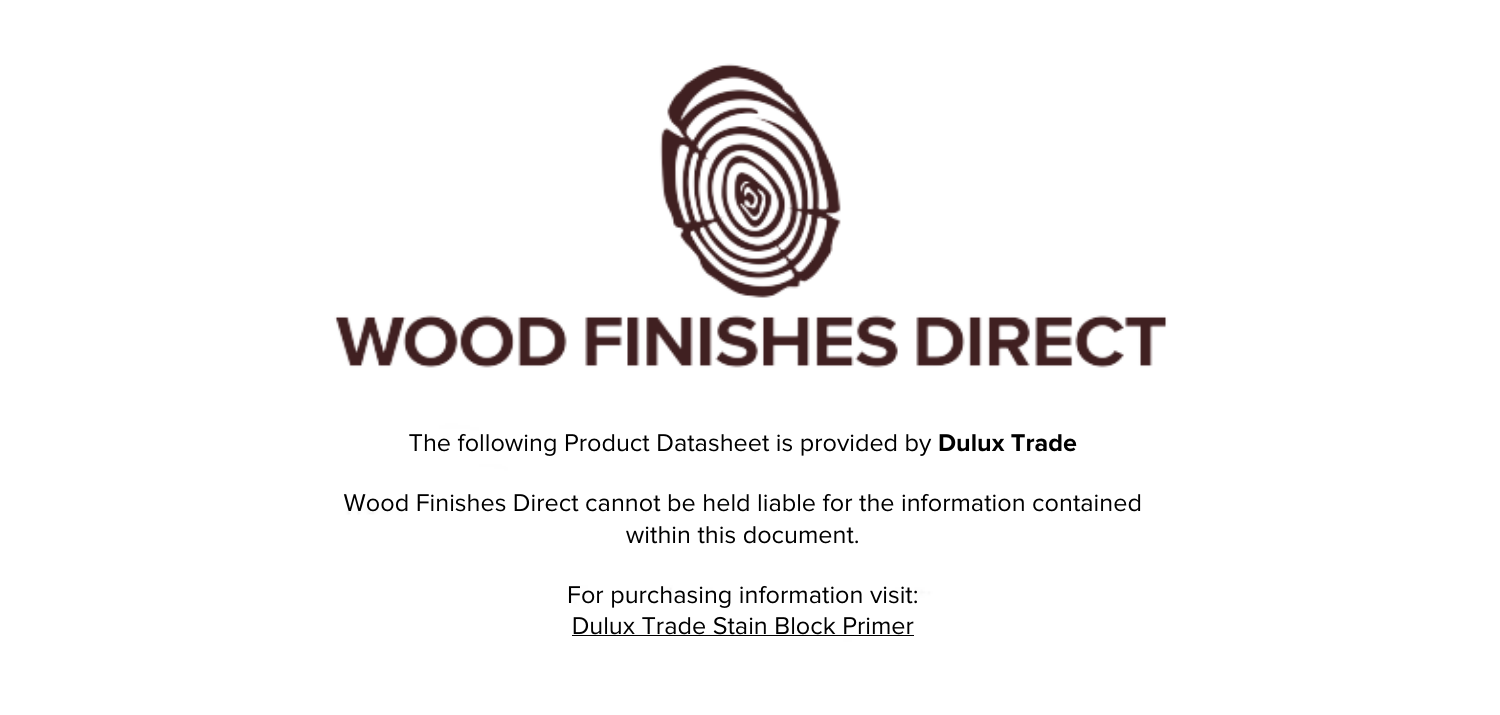

# **STAIN BLOCK PRIMER**

**Dulux Trade** Stain Block Primer is a water-based primer suitable for use on interior walls and ceilings. It is formulated to prevent the migration of stains through the finished paint film and also to seal and bind dry, friable and powdery interior surfaces such as plaster, brick and distemper. It is the effective treatment for stains caused by: water-based and solvent-based inks, crayon, biro, coffee, grease, scuff marks, water and nicotine

Issued 02/14

# **KEY BENEFITS**

- **Interior Walls & Ceilings**  $\bullet$
- For Stains Including Smoke Damage, Nicotine & Inks
- Seals Powdery Surfaces, Limewash & Distemper

### **PRODUCT INFORMATION**

### **Typical Use**

Suitable for use on normal interior wall and ceiling surfaces.

### **Pack Size**

1L, 2.5L and 5L.

### **Colour Range**

White only.

### **Composition (nominal)**

**Piament:** Titanium dioxide, zinc oxide & inert extenders. **Binder:** Water-based emulsion Solvent: Water.

### **Volume Solids**

43% (nominal).

### **SURFACE PREPARATION**

To get the best results, ensure surfaces to be painted are sound, clean and dry (new surfaces particularly must be fully dry) and free from all defective or poorly adhering material such as efflorescence, dirt, grease or wax.

Where necessary, surfaces should be rubbed down using a suitable abrasive paper and then dusted off (refer to your COSHH Assessment). Do not abrade Dulux Trade Stain Block Primer before recoating.

Special precautions should be taken during surface preparation of pre-1960s paint surfaces over wood and metal as they may contain harmful lead.

## **SYSTEMS INFORMATION**

STIR THOROUGHLY BEFORE USE. After suitable surface application, apply 1 coat of Dulux Trade Stain Block Primer to all bare or stained surfaces and allow to dry. Two coats will be necessary for difficult stains.

When blocking stains caused by water or damp, make sure the original cause of the problem has been rectified. When Dulux Trade Stain Block Primer is applied initially, it will draw the stain into itself and then seal it  $-$  this is not a defect.

Finish with an appropriate Dulux Trade paint system.

# **AkzoNobel**